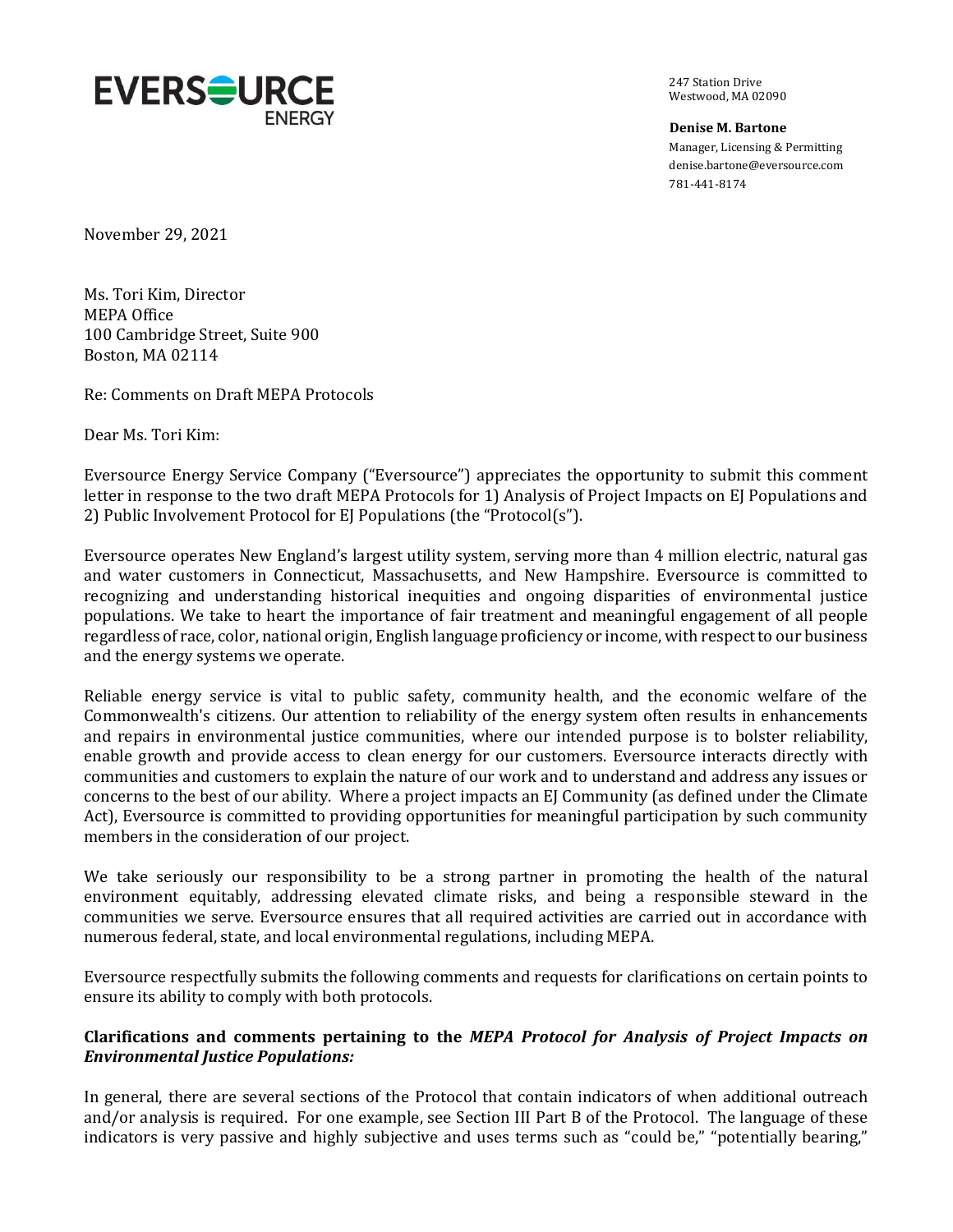"may," "may be," "appear to indicate," "unfair" and/or "inequitable". MEPA should provide more specific examples and more concrete language to fully define these subjective criteria and direct applicants with certainty as to how they should be interpreted. Please find specific suggestions below:

## **Section II: Assessment of Existing Unfair of Inequitable Environmental Burden**

As it is written, the applicant maybe asked to address or refute uncorrelated or unfounded anecdotal hearsay, for which substantiating evidence does not exist. In cases of unfounded concerns, project opponents would have an undeserved ability to assert that insufficient analysis was completed by the applicant, thus unfairly delaying or preventing projects. We also note that the standard of "disproportionate" adverse effect is not equivalent to the type of criteria generally imposed by regulatory agencies. Suggested language is provided below, in **bold**, to refine the Protocol to require that applicants consider only specific concerns or feedback relevant to the proposed project that show an actual link to an existing unfair or inequitable environmental burden and related public health consequences.

*Finally, any specific concerns raised or feedback, received during pre-filing consultations conducted by the Proponent with community-based organizations (CBOs), tribes, or other residents or individuals pursuant to the MEPA Public Involvement Protocol for Environmental Justice Populations, that are reasonably related to additions to existing unfair or inequitable environmental burden(s) and related public health consequences, should be reviewed to determine whether such feedback should be viewed as considered credible and therefore considered as part of the cumulative impact analysis of existing environmental burdens or related public health consequences. As stated in the MEPA Public Involvement Protocol, the quality of public involvement efforts shall be considered when determining whether to approve a request for expedited review procedures under 301 CMR 11.05(7), together with the analysis provided under this MEPA Protocol for Analysis of EJ Impacts.*

## **Section III: Analysis of Project Impacts to Determine Disproportionate Adverse Impact**

Eversource believes that language contained Section III related to the qualitative assessment that must be performed by an applicant, requires clarification. The current draft language requires the applicant to perform its qualitative assessment based on the tools and information referenced by MEPA under Part II and can only, pursuant to MEPA's own language, *"appear to indicate that the identified EJ populations currently bear an existing 'unfair or inequitable' environmental burden"* [emphasis added]. Consequently, Eversource believes that any such qualitative assessment performed by an applicant using these tools could similarly only "appear to indicate" an absence of any unfair or inequitable environmental burden or related public health consequence borne by an identified EJ population. Therefore, the standard "definitively shows" in the following paragraph is misplaced, as it requires the applicant to prove a conclusive, absolute showing that is above and beyond the limitations of the qualitative assessment tool. As such, the applicant may not be able to meet a "definitively shows" standard. To address this, please see our suggested revision provided below, in **bold:**

*Unless the assessment in Part II definitively shows indicates the absence of any "unfair or inequitable" environmental burden or related public health consequence borne by the identified EJ population as compared to the general population, the Proponent must further analyze whether the environmental and public health impacts from the project will likely result in a disproportionate adverse effect on such*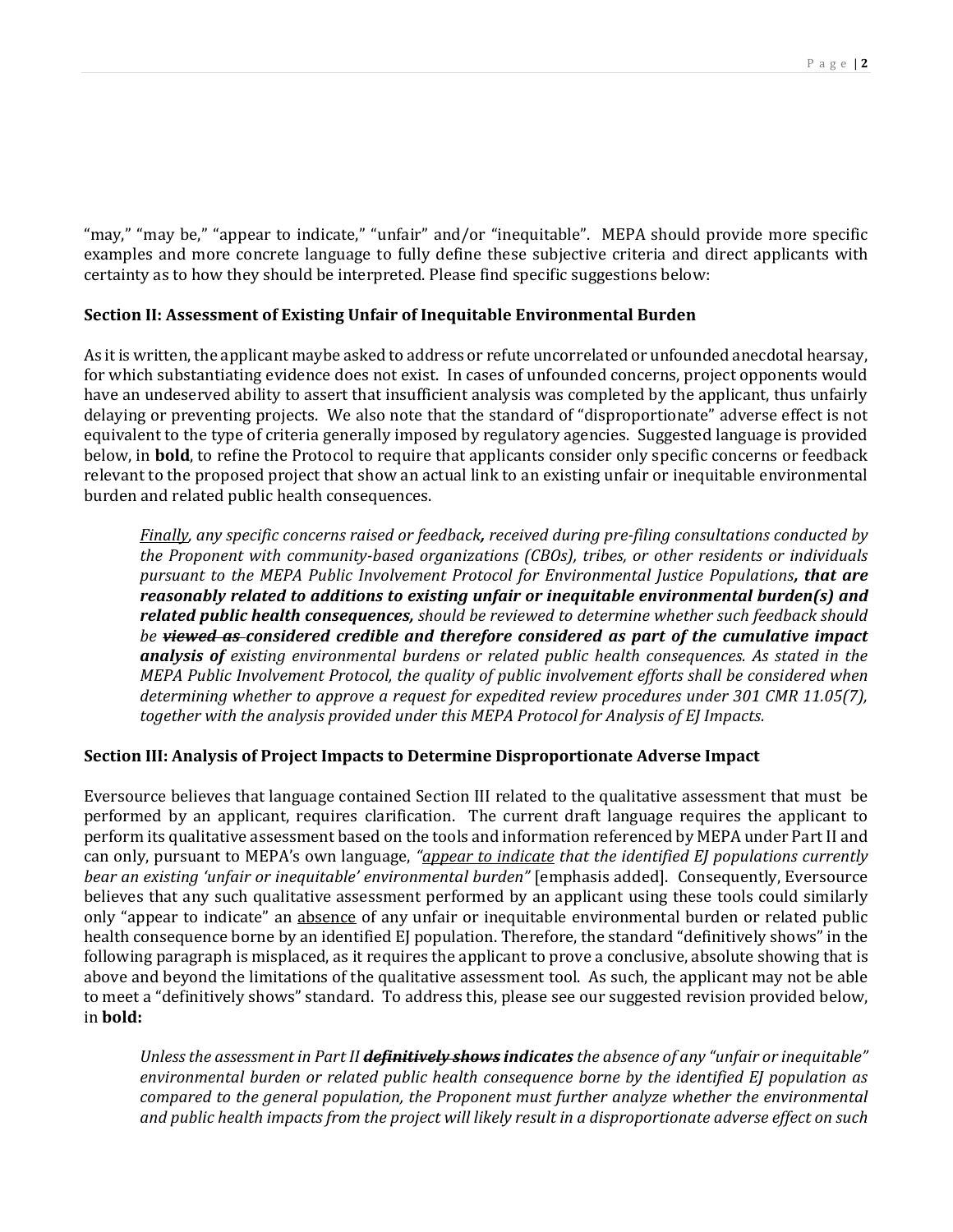*population. If the only applicable screening criterion relates to climate change risks identified through the RMAT tool, refer to Part IV below.*

#### **Section III Part A: Nature and Severity of Project Impact**

The example provided below is too vague, as it does not specify particular "elevated health conditions," however it then ties it into air quality. MEPA should provide additional concrete examples in this Protocol for each media potentially affected. Also, the introduction of a new term "elevated health conditions" is undefined. We believe this terminology should be eliminated and, in its place use the term "vulnerable health criteria" used by the Massachusetts DPH EJ Tool which then gets overlain on the EJ Population Tool. Finally, we believe the final sentence goes too far and could be viewed as declaring any project that must use dieselor gas-field construction equipment as having a "disproportionate" impact. Suggested changes in bold.

*For example, a project that permanently adds creates additional vehicular traffic directly to within an EJ population identified as having elevated public health conditions could be viewed as having a disproportionate adverse effect on such population. This is especially so, if any identified environmental or public health indicators related to air quality (such as PM 2.5/ozone exposure or asthma rates) are elevated in the EJ population. The Proponent should conduct analysis or modeling sufficient to demonstrate the magnitude of any relevant project impacts, and, at a minimum, should conduct air quality analysis of permanent increases in traffic consistent with the MassDEP Guidelines for Performing Mesoscale Analysis of Indirect Sources (1991). It is important to note that, where the level of existing burden is high, even a small addition of project impacts may create disproportionate adverse effects. For instance, if the DPH vulnerable health criteria or other indicator demonstrates public health or environmental indicators that are well above statewide rates, even a small addition of impacts should be viewed as potentially creating a disproportionate adverse effect.*

#### **Section III Part C: Project Benefits**

We suggest the removal of the parenthetical below, as terminology contained within the parenthetical, i.e. "unspecified impacts," "unknown potential," confuse(s) the intent of this example. We also suggest providing additional project examples. We further note that the language suggesting that loss of open space "far removed" from EJ communities essentially invites disapproval of projects that could be located at the other end of the state from the local EJ community, which seems an inappropriate sphere of impact for consideration.

*For instance, a project that alters wetland resource areas in a manner that requires a water quality certification (with unspecified impacts to surrounding waterbodies and unknown potential for indirect impacts to EJ populations) could compare such impacts with project benefits that specifically benefit EJ populations, such as improved resiliency of public infrastructure or increased open space/recreational opportunities. Similarly, the loss of open space or recreational opportunities at a location that is far removed from EJ populations within the one-mile radius of the project may present an indirect impact to such populations.*

#### **Section IV. Analysis of Project Impacts to Determine Climate Change Effects**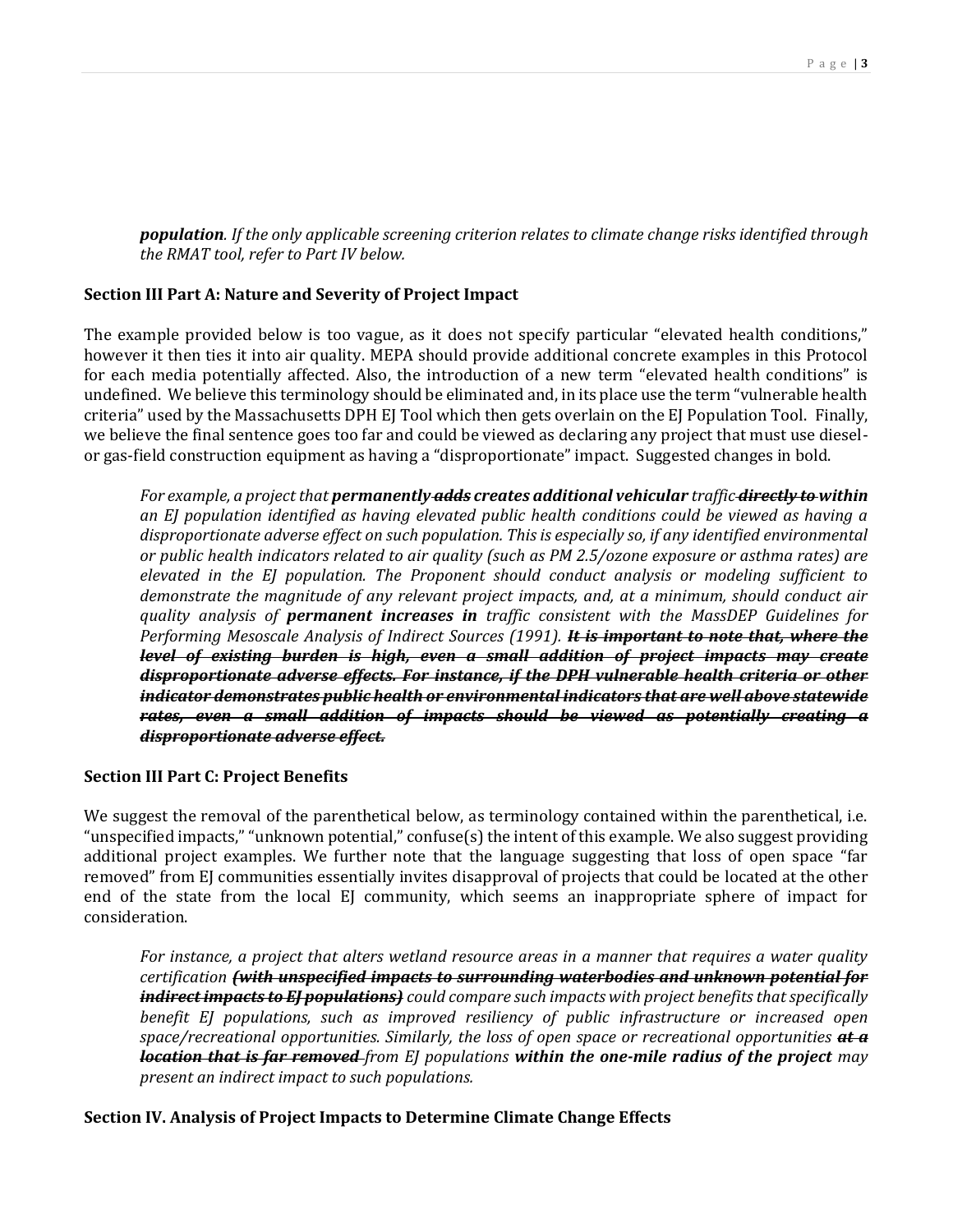Suggested revision provided below, in bold, for consistency with suggested revision above for Section III. Additionally, whether there are environmental impacts or public health consequences of projects is an entirely separate question of whether a project has an impact on the effects of climate change in an EJ population.

*Unless the assessment in Part II definitively shows indicates the absence of any "unfair or inequitable" environmental burden or related public health consequence borne by the identified EJ population as compared to the general population, the Proponent must further analyze, in addition to the analysis in Part III, whether the environmental impact or public health consequence from the proposed project will increase or reduce the effects of climate change on the EJ population.*

Furthermore, we suggest the removal of the second bullet, shown below in bold, as there is currently no requirement for quantification of GHG emissions from a project, and this new guidance and GHG threshold would effectively mandate that quantification. It is also unclear if the GHG threshold would apply to temporary emissions during construction or only to permanent emissions resulting from project operations. Additionally, what is the basis for MEPA to specify 2,500 tons per year for GHG emissions as being "significant?" The term "significant" as it relates to GHG emissions is not defined within either the MEPA regulations at 301 CMR 11.00 or the Revised MEPA Greenhouse Gas Emissions Policy and Protocol (Effective Date: May 5, 2010). In addition, it is not clear what amount of GHG emissions "are likely to affect EJ populations" as GHG emissions represent a regional/global issue and not a specific targeted/local EJ issue. We do understand the overall goal to drive down GHG emissions but need to ensure arbitrary emission caps are not established (particularly ones that could relate almost entirely to construction period impacts).

*In conducting this assessment, the Proponent should consider the following:*

- *Whether the climate change risks identified through the RMAT Tool are likely to affect the applicable EJ population(s); and*
- *Whether the greenhouse gas (GHG) emissions associated with the project are significant (2,500 tons per year (tpy) or more) and are likely to affect EJ populations that use or occupy the project*

**Clarifications and comments as it pertains to the** *MEPA Public Involvement Protocol for Environmental Justice Populations:*

## **Authority and Background**

We suggest keeping the prior version of this sentence, reflected in the additional language added below in bold. This clarifies that this protocol applies only to projects that are subject to MEPA.

*On March 26, 2021, Governor Baker signed into law the Climate Roadmap Act, which included a new definition of "Environmental Justice [EJ] Population" for purposes of enhancing public involvement and other aspects of the MEPA review process. The new statutory definition of "EJ population" includes four categories of neighborhoods (defined as census block groups) with certain demographic characteristics based on median income level, percentage of residents who are people of color (i.e., minority) status, and percentage of residents who lack English language proficiency (LEP). In turn, Section 60 of the Act provides that, "[t]o enable the public to assess the impact of proposed projects that affect their*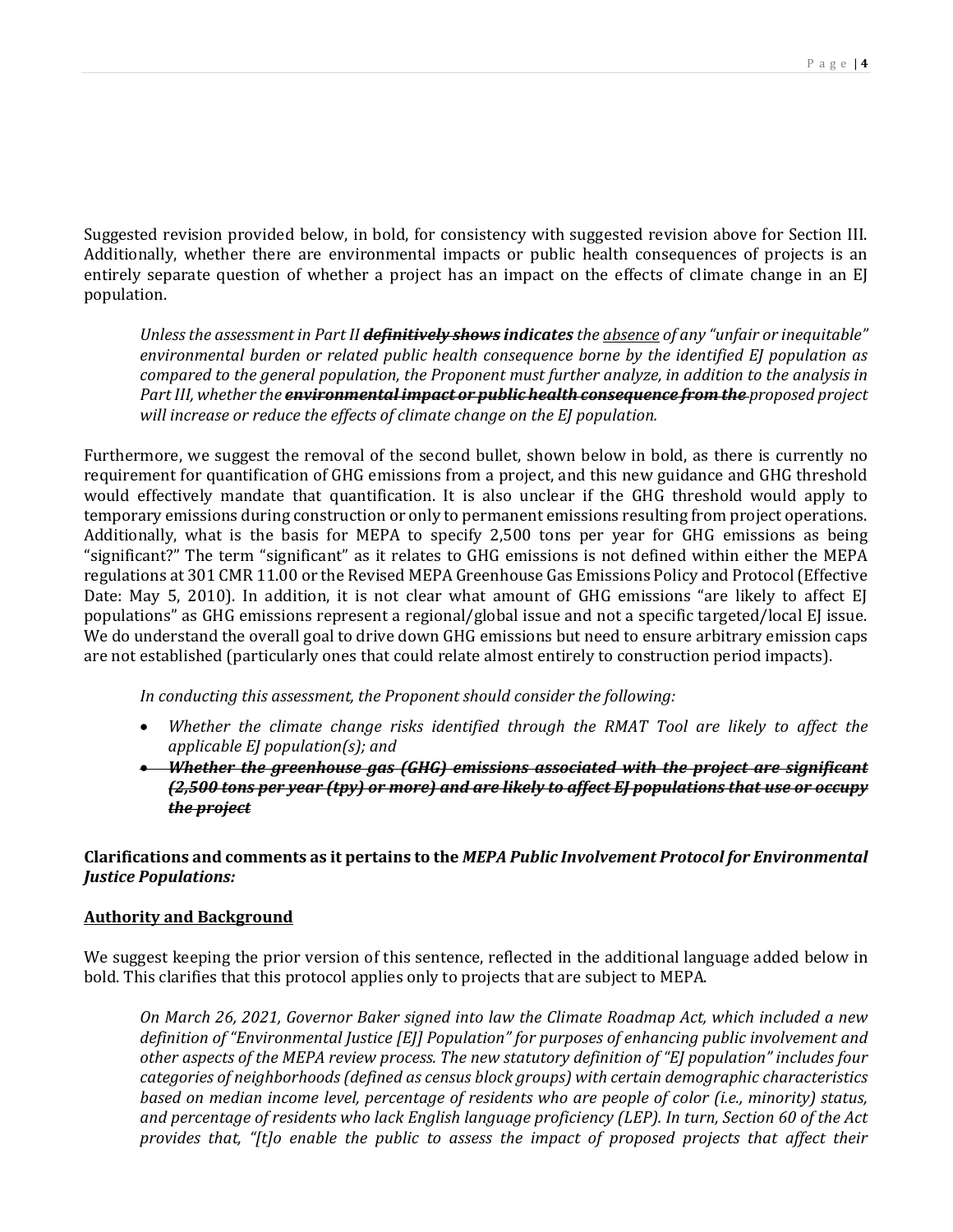*environment, health and safety through the [MEPA] project review process . . . , the secretary [of EEA] shall provide opportunities for meaningful public involvement" by EJ populations. The Act also gives the Secretary discretion to require additional measures as appropriate for projects that do not require the filing of an ENF, which include projects that are required to submit a Notice of Project Change or other MEPA filings.*

# **Section I. Identifying Characteristics of and Likely Effects on EJ Populations Part A. Project Location**

We propose the changes below, in bold, to provide clarity as the term(s) "outer boundaries of the project site" are not otherwise defined in the MEPA regulations at 301 CMR 11.00.

*Effective [], 2021, all ENF/EENFs filed with the MEPA Office will be required to identify the location of the project relative to "Environmental Justice Populations" ("EJ Populations") as depicted on the EEA Environmental Justice Maps Viewer (the "EJ Maps Viewer"),<sup>5</sup> and include a printout of the project location shown on the EJ Maps Viewer as an attachment to the ENF (or EENF) submittal. The printout shall identify all EJ Populations within 1- mile and 5-miles of the project, and shall measure the distance from the outer boundaries of the project limits of disturbancesite. <sup>6</sup> For linear projects along a right of way (ROW) (such as utility and roadway projects), the distance shall be measured from the edge of the limits of disturbance within the ROW in all directions along the entire length of the project.*

## **Section I. Part C. Likely Effects on EJ Populations**

Please provide more examples on what MEPA considers a "reasonable level of specificity."

*… The discussion of likely effects included at the ENF/EENF stage may take the form of a narrative and need not be exhaustive; however, it must contain a reasonable level of specificity and more than a conclusory statement that the project will have a "net benefit" for the EJ population.*

## **Section II. Measures to Enhance Public Involvement Prior to Filing ENF/EENF**

Suggested clarifying language added below in bold, to provide relief for certain communities where there may not be any public transportation services available.

*Section 60 of the Climate Roadmap Act, now codified as M.G.L. c. 30, § 62J, requires that, "[i]f a proposed project affects an environmental justice population," the Secretary of EEA shall require additional measures to improve public participation by the EJ population. Such measures shall include, as appropriate: "(i) making public notices, environmental notification forms, environmental impact reports, and other key documents related to the secretary's review and decisions of a project review available in English and any other language spoken by a significant number of the affected environmental justice population; (ii) providing translation services at public meetings for a significant portion of an affected environmental justice population that lacks English proficiency in the project's designated geographic area; (iii) requiring public meetings be held in accessible locations that are near public transportation (to the extent that suitable public meeting locations and public transportation services exist in proximity to the project or affected EJ population); (iv) providing*